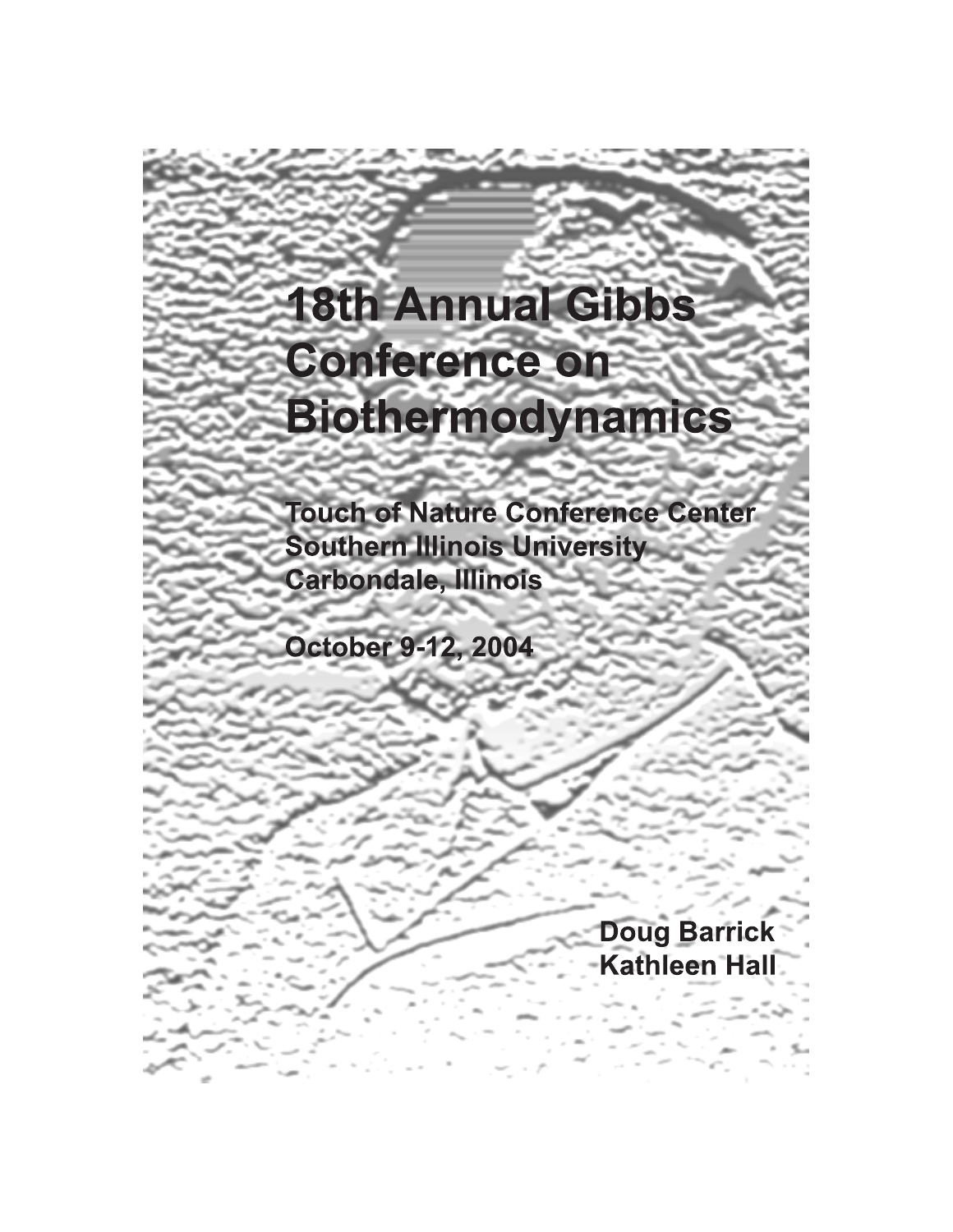## **18th Annual Gibbs Conference on Biothermodynamics**

Touch of Nature Conference Center Southern Illinois University Carbondale, Illinois

October 9 - October 12, 2004

## **Gibbs Conference Sponsors**

Aviv Family Foundation Merck Research Laboratories Microcal L.L.C. MicroMath Research Wyatt Technology Corporation Johnson & Johnson PRD ISS Jobin-Yvon

**Conference Organizers** 

Doug Barrick Kathleen Hall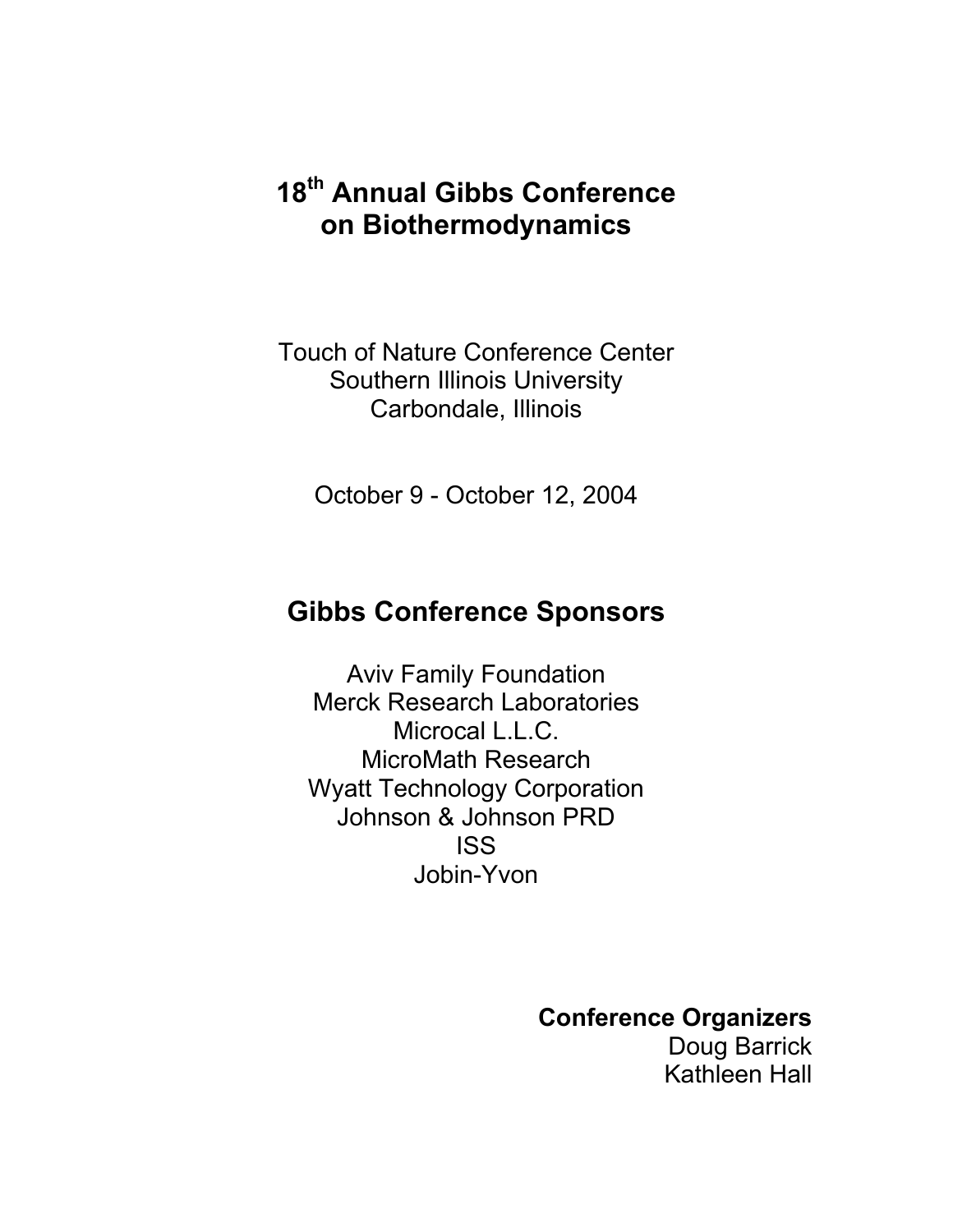| 1. Program Schedule<br><b>Saturday Check-in and Reception</b><br><b>Sunday Sessions I and II</b><br>Monday Sessions III and IV<br><b>Tuesday Session IV</b>                                                                                                                                                                              | 1<br>$\mathbf 1$<br>$\overline{2}$<br>3             |
|------------------------------------------------------------------------------------------------------------------------------------------------------------------------------------------------------------------------------------------------------------------------------------------------------------------------------------------|-----------------------------------------------------|
| 2. Poster Information<br>Poster Session I: List of Presentations (Z-L)<br>Poster Sessioin II: List of Presenations (K-A)                                                                                                                                                                                                                 | 4<br>8                                              |
| 3. Abstracts<br>Session I: Water & Solution Thermodynamics<br>Session II: Stability & Dynamics<br>Session III: Protein-Protein Interactions<br>Session IV: Nucleic Acid: Protein Interactions<br>Session V: Linkage & Allostery<br>Poster Session I: alphabetically by first author<br>Poster Session II: alphabetically by first author | 12 <sup>°</sup><br>17<br>23<br>28<br>33<br>38<br>80 |
| 4. List of Participants<br>List of Participants by Lab                                                                                                                                                                                                                                                                                   | 126<br>136                                          |
| 5. Advertisements by Sponsors                                                                                                                                                                                                                                                                                                            | 138                                                 |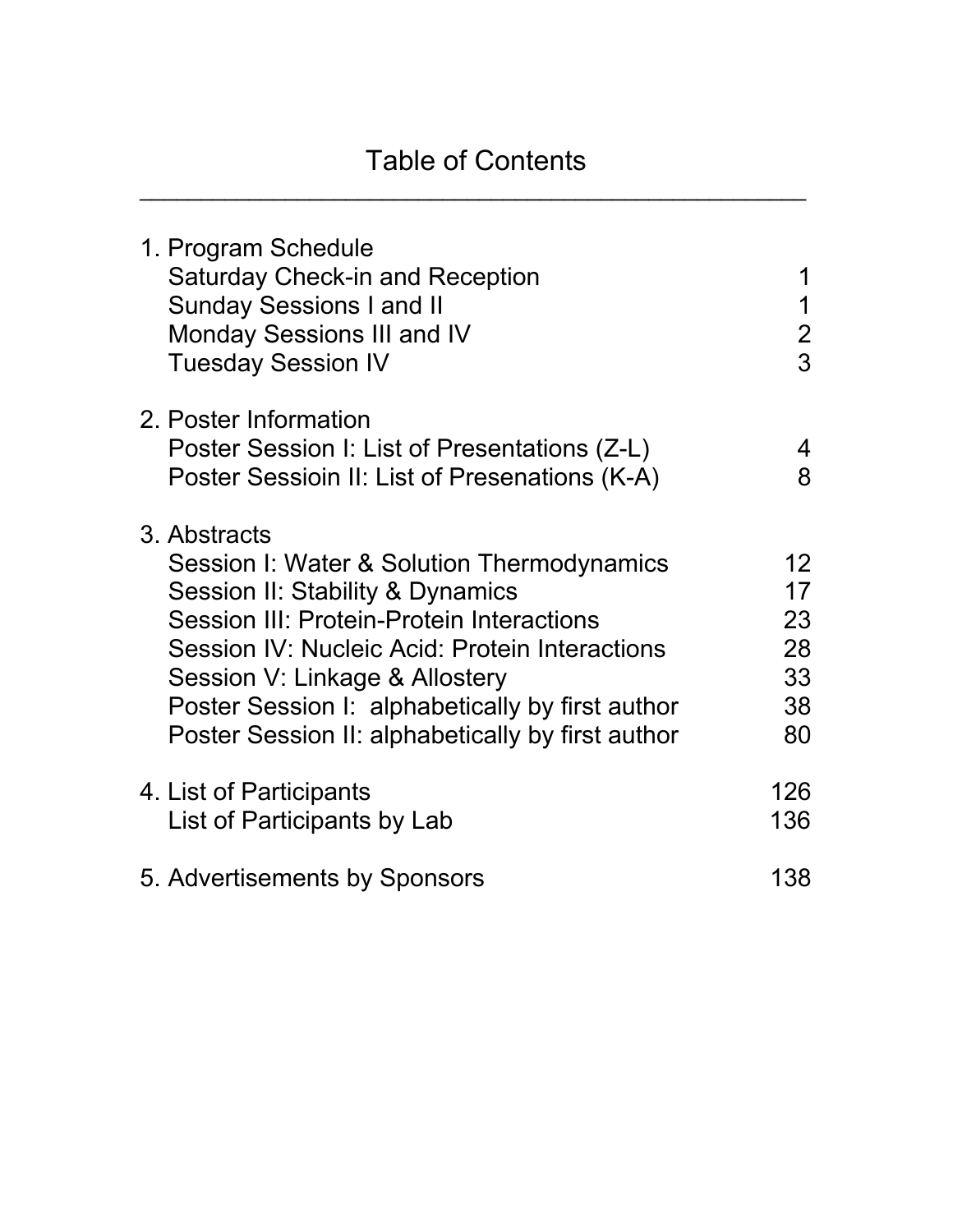| 18 <sup>th</sup> Annual Gibbs Conference on Biothermodynamics |                                                                                                      |  |  |  |  |  |
|---------------------------------------------------------------|------------------------------------------------------------------------------------------------------|--|--|--|--|--|
|                                                               | Saturday, October 9                                                                                  |  |  |  |  |  |
| $4 - 7$                                                       | Check-in at Indian Room                                                                              |  |  |  |  |  |
| $7 - 10$                                                      | Reception in Indian Room                                                                             |  |  |  |  |  |
|                                                               | Sunday, October 10                                                                                   |  |  |  |  |  |
|                                                               | 7:30 - 8:30 Breakfast, Freeberg Hall                                                                 |  |  |  |  |  |
| <b>SESSION I: WATER &amp; SOLUTION THERMODYNAMICS</b>         |                                                                                                      |  |  |  |  |  |
|                                                               | Moderator: Kelli Baran (Garcia-Moreno lab, JHU)                                                      |  |  |  |  |  |
| 9:00                                                          | <b>Rohit Pappu</b> (Wash Univ)<br>Excluded Volume and Solvation: The Hammer and Chisel for Sculpting |  |  |  |  |  |
|                                                               | Energy Landscapes of Unfolded Proteins                                                               |  |  |  |  |  |
| 9:40                                                          | Daniel Harries (Parsegian lab, NIH)                                                                  |  |  |  |  |  |
|                                                               | Solutes Probe Hydration of Nonpolar Surfaces in Association of Cyclodextrin<br>and Adamantane        |  |  |  |  |  |
| 10:10                                                         | <b>Break</b>                                                                                         |  |  |  |  |  |
| 10:40                                                         | <b>Jorg Rosgen</b> (Bolen lab, UTMB)                                                                 |  |  |  |  |  |
|                                                               | Statistical Thermodynamics of Activity Coefficients: A Structural Perspective                        |  |  |  |  |  |
| 11:10                                                         | Ken Dill (UCSF)<br>Modeling Water, the Hydrophobic Effect, and Ion Solvation                         |  |  |  |  |  |
|                                                               |                                                                                                      |  |  |  |  |  |
| 12:00                                                         | Lunch, Freeberg Hall                                                                                 |  |  |  |  |  |
| <b>SESSION II: STABILITY &amp; DYNAMICS</b>                   |                                                                                                      |  |  |  |  |  |
|                                                               | Moderator: Katie Tripp (Barrick lab, JHU)                                                            |  |  |  |  |  |
| 2:30                                                          | George Makhatadze (U Penn)                                                                           |  |  |  |  |  |
| 3:10                                                          | <b>Engineering Proteins for Thermostability</b><br>Brian Chellgren (Creamer lab, U Kentucky)         |  |  |  |  |  |
|                                                               | Physical Determinants of the $P_{II}$ Helix                                                          |  |  |  |  |  |
| 3:40                                                          | <b>Break</b>                                                                                         |  |  |  |  |  |
| 4:00                                                          | Daniel Isom (Garcia-Moreno lab, JHU)                                                                 |  |  |  |  |  |
|                                                               | Highly Perturbed $pK_a$ Values of Ionizable Residues in Internal Positions of                        |  |  |  |  |  |
| 4:25                                                          | Staphylococcal Nuclease<br>David Draper (JHU)                                                        |  |  |  |  |  |
|                                                               | Why are there ribosomal proteins?                                                                    |  |  |  |  |  |
| 5:10                                                          | <b>Keynote address</b>                                                                               |  |  |  |  |  |
|                                                               | <b>Nacho Tinoco (UCB)</b>                                                                            |  |  |  |  |  |
|                                                               | Thermodynamics and Kinetics of Unfolding RNA by Force                                                |  |  |  |  |  |
| 6:30                                                          | Dinner, Freeberg Hall                                                                                |  |  |  |  |  |
| $8:00 - ?$                                                    | <b>POSTERS &amp; BEER I</b>                                                                          |  |  |  |  |  |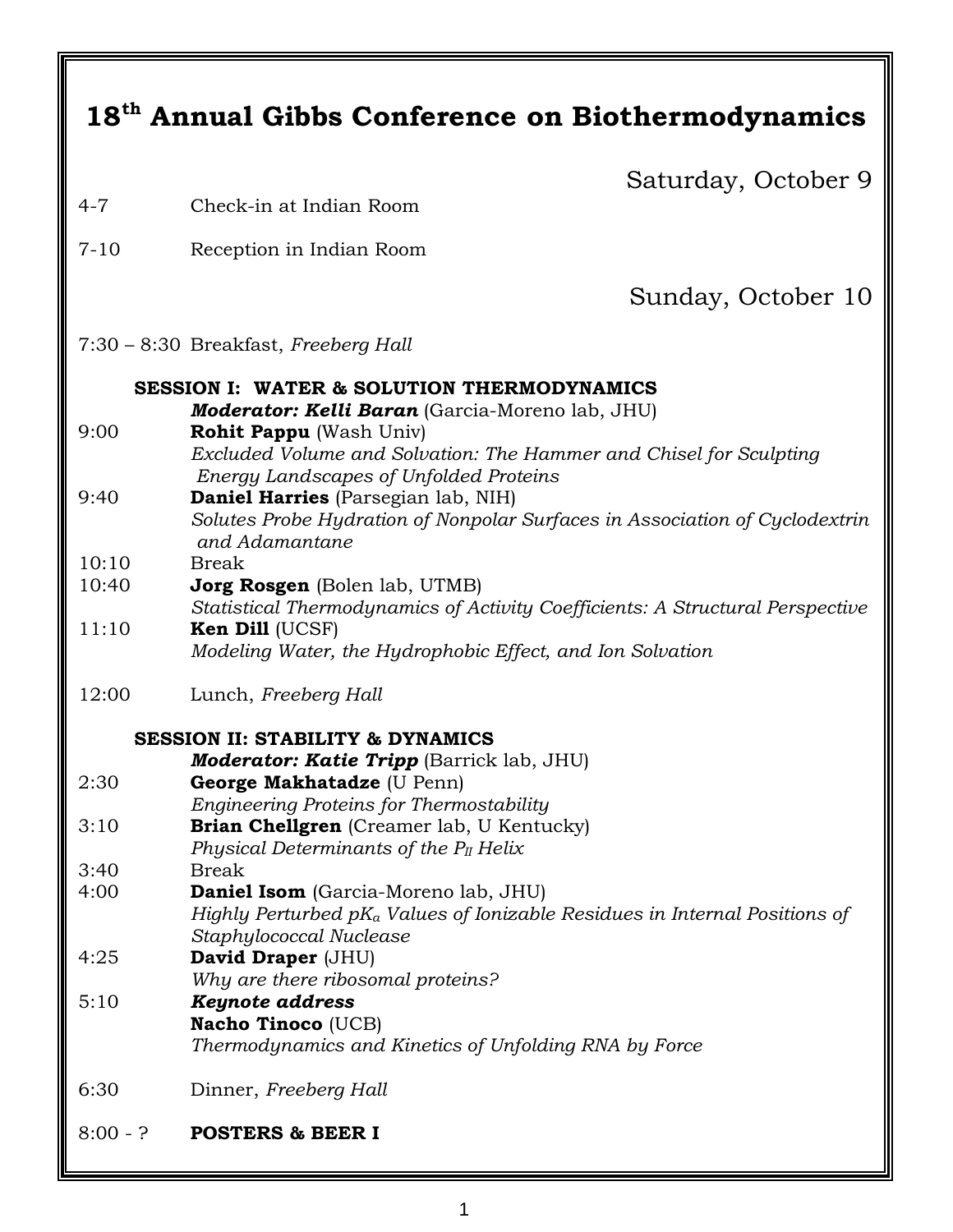### Monday, October 11

|  |  |  | 7:00 - 8:30 Breakfast, Freeberg Hall |
|--|--|--|--------------------------------------|
|--|--|--|--------------------------------------|

**SESSION III: PROTEIN-PROTEIN INTERACTIONS** *Moderator: Allison Joubert* (LiCata lab, LSU) 9:00 **Brian Baker** (U of Notre Dame) *T Cell Receptor – Ligand Interactions: Multiple Solutions to the Protein Docking Problem*  9:40 **Zeynep Akyol** (Shea lab, U Iowa) *Calmodulin Recognition of the NMDA (Glutamate) Receptor*  10:10 Break 10:40 **Abigail Doura** (Fleming lab, JHU) *Complex Interactions at the Helix-Helix Interface Stabilize the Glycophorin A Transmembrane Dimer*  11:10 **Gary Pielak** (U North Carolina) *Impact of Protein Denaturants and Stabilizers on Water Structure* Announcements 12:00 Lunch, *Freeberg Hall* **SESSION IV: NUCLEIC-ACID: PROTEIN INTERACTIONS** *Moderator: Kathleen Dori* (Beckett lab, U Maryland) 3:00 **Linda Jen-Jacobsen** (U Pittsburgh) *Thermodynamics of DNA Recognition by Restriction Endonucleases*  3:40 **Jason Wong** (Lohman lab, Wash Univ) *Effects of Single Stranded DNA Tail Length on the Equilibrium Binding of E. coli RecBC and RecBCD Helicases to Duplex/ssDNA Junctions*  4:10Break 4:40**Andy Wowor** (LiCata lab, LSU) *DNA Structure Dependent Heat Capacities of DNA Binding by E. coli and Taq DNA Polymerases*  5:10 **Mike Mossing** (U of Mississippi) *Slow Assembly of Cro Dimers: Implications for the lambda Switch*  6:30 Dinner, *Buffalo Tro at Freeberg Hall* 8:00 - ? **POSTERS & BEER I**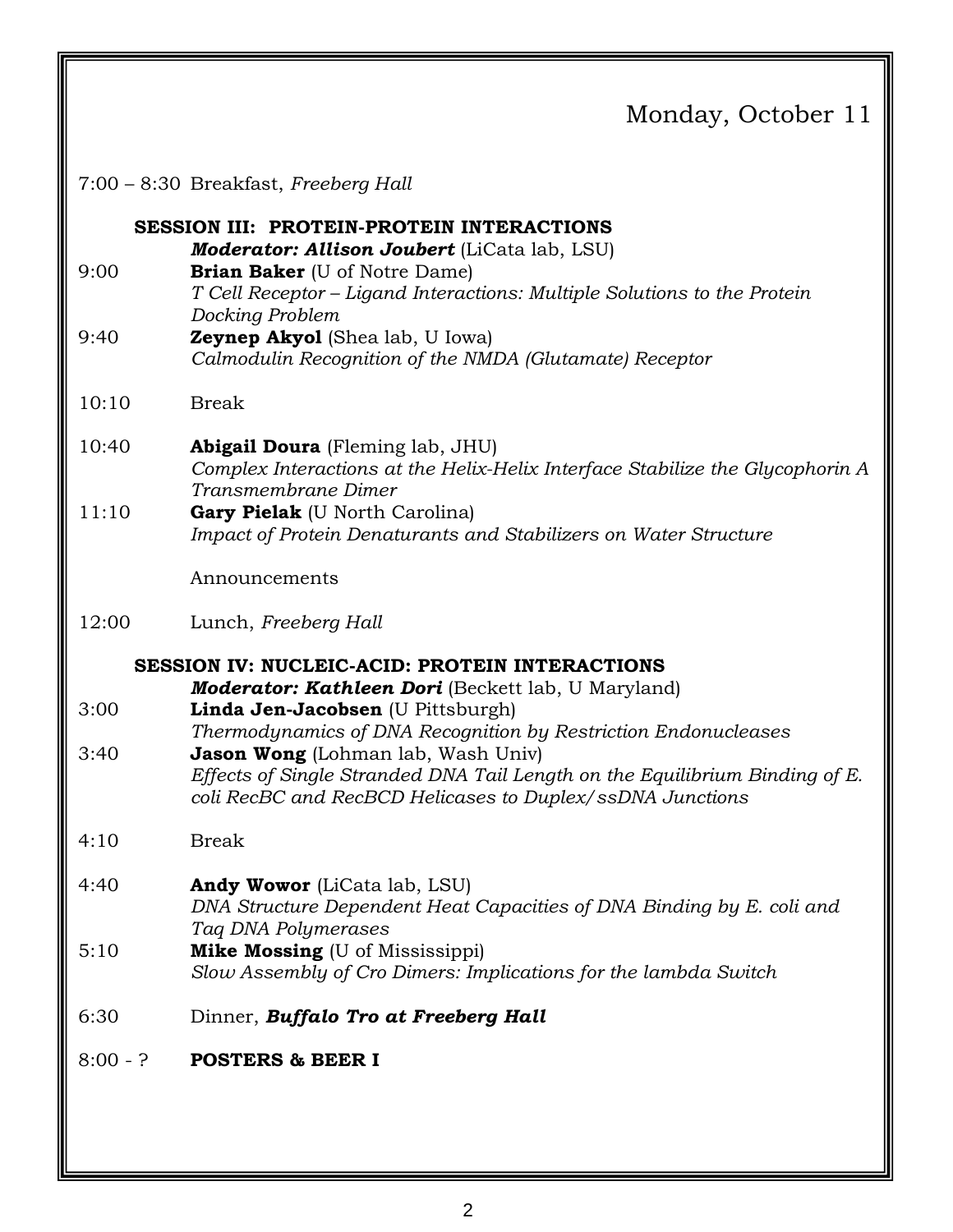## Tuesday, October 12

7:00 – 8:30 Breakfast

8:30 Announcements

### **SESSION V: LINKAGE & ALLOSTERY**

*Moderator: Holland Alday* (Correia lab, U Mississippi)

- 8:40 **Vince Hilser** (UTMB) *Insights into the Protein Ensemble*
- 9:10 **Alka Prasad** (Pedigo lab, U Mississippi) *Effect of Adjoining Linker Segments upon the Stability of Domain 2 of Epithelial Cadherin*

#### 9:40 Break. **Be sure to check out before 12:30. Drop keys at main office.**

#### 10:00 **Kelly Knee** (Mukerji lab, Wesleyan) *Theoretical and Experimental Evidence for a Sequential Mechanism for the DNA B-A Transition*  10:30 **Phil Bevilacqua** (Penn State)

#### *Linkage Between Proton Binding and RNA Folding: A Thermodynamic Framework and its Experimental Application for Investing pKa Shifting*

11:00-12:30 Lunch, *Freeberg Hall*

#### POSTER INFORMATION:

Posters will be presented in one of two evening sessions in Sledgefoot Hall (next to Freeberg Dining Hall). Session I will be held Sunday and Session II will be held Monday.

Session I: First authors whose last names begin with Z through J. Posters may be mounted starting on Sunday morning.

Session II: First authors whose names begin with K through A. Posters may be mounted starting on Monday morning.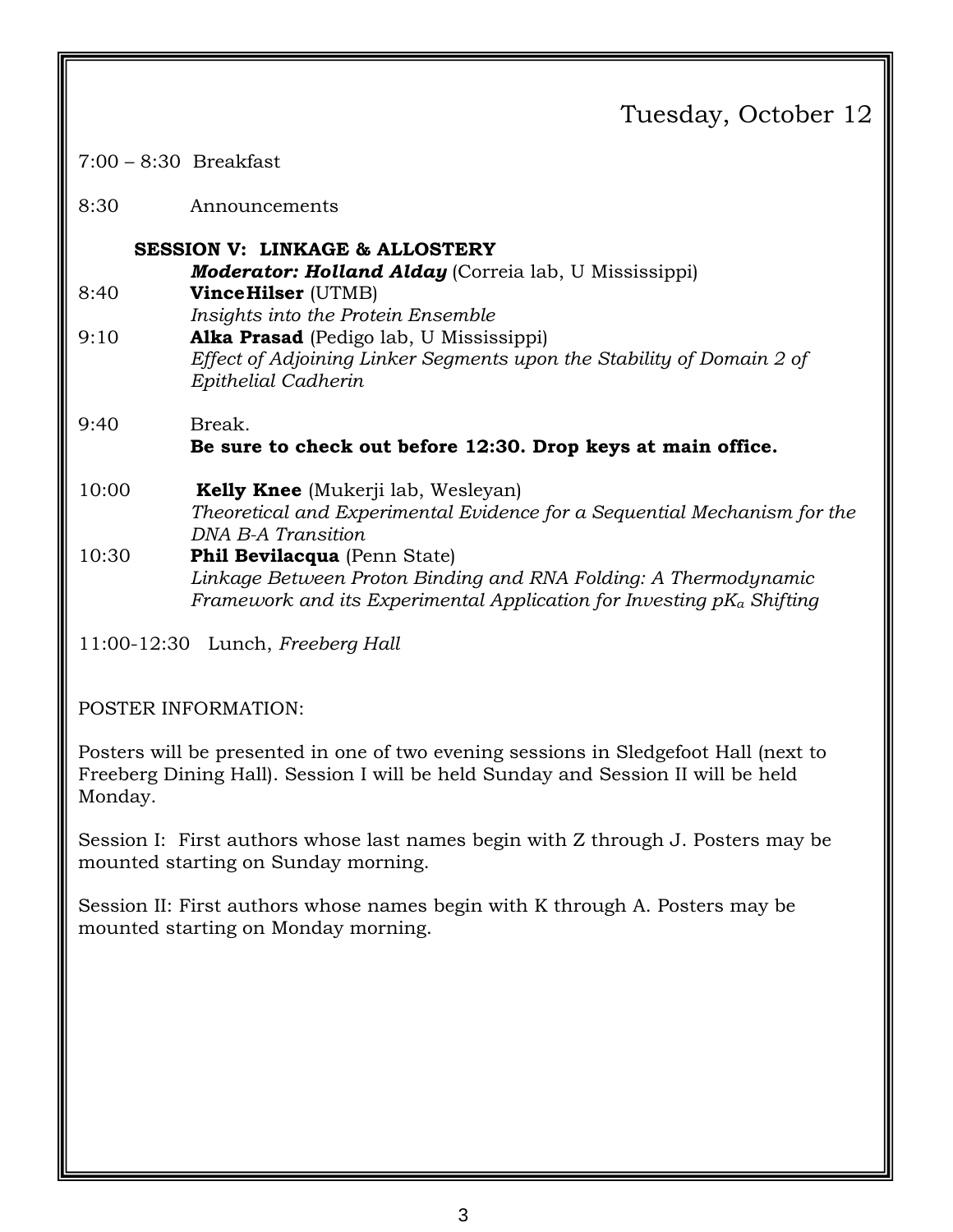Posters I: Sunday 8-10 pm in Sledgefoot Hall

Thermodynamic and Structural Characterization of the WWE domain from Drosophila **Deltex** 

*Mark Zweifel and Doug Barrick*

Calcium Binding to E-Cadherin Two Domain Construct *Huaying Zhao and Susan Pedigo*

Multi-Method Global Analysis of Thermodynamics and Kinetics in Reconstitution of Monellin

*Wei-Feng Xue, Jannette Carey and Sara Linse*

Time-resolved FRET Studies of Double-labeled Double Strand Oligonucleotides to Defiine Average Donor and Acceptor Dye Positions *Sarah L. Williams and Lawrence J. Parkhurst*

DNA-binding and phenolic recognition by the transcriptional regulator HucR from *Deinococcus radiodurans Steven P. Wilkinson and Anne Grove*

Do the Thermodynamics of the Denatured States of Proteins Code Unique Information about Native Folds?

*Suwei Wang, Jason Vertrees, Scott A. Larson, Tong Liu and Vincent J. Hilser*

Modeling interfacial water in biomolecular systems *Jason Wagoner, Artem Melnykov, Nathan A. Baker*

Hydrophilic Camptothecin Analogs that Stabilize Cleavable Complexes *Randy M. Wadkins, David Bears, Govindarajan Manikumar, Ansukhlal C. Wani, Monroe E. Wall, and Daniel D. Von Hoff*

Development of a Framework to Identify and Quantify hermodynamic Homology Between Protein Folds *Jason Vertrees, Suwei Wang, Scott A. Larson, Tong Liu and Vincent J. Hilser*

Characterization of nascent chains dynamics by steady-state fluorescence anisotropy *Krastyu G. Ugrinov, Marc-Andre Frese and Patricia L. Clark*

Insertion of Designed Repeats in the Notch Ankyrin Domain: Alteration of Cooperativity, Stability, and Folding Mechanism *Katherine Tripp and Doug Barrick*

Intrinsic Versus Extrinsic Conformational Propensities of Amino Acids in the Excluded Volume Limit: Implications for Unfolded Proteins *Hoang T. Tran and Rohit V. Pappu*

Differences in the salt dependence of DNA binding by *Thermus aquaticus* and *Escherichia coli* DNA polymerases.

*Gregory S. Thompson, Daniel J. Deredge, Carmen R. Ruiz, Kausiki Datta, and Vince J. LiCata*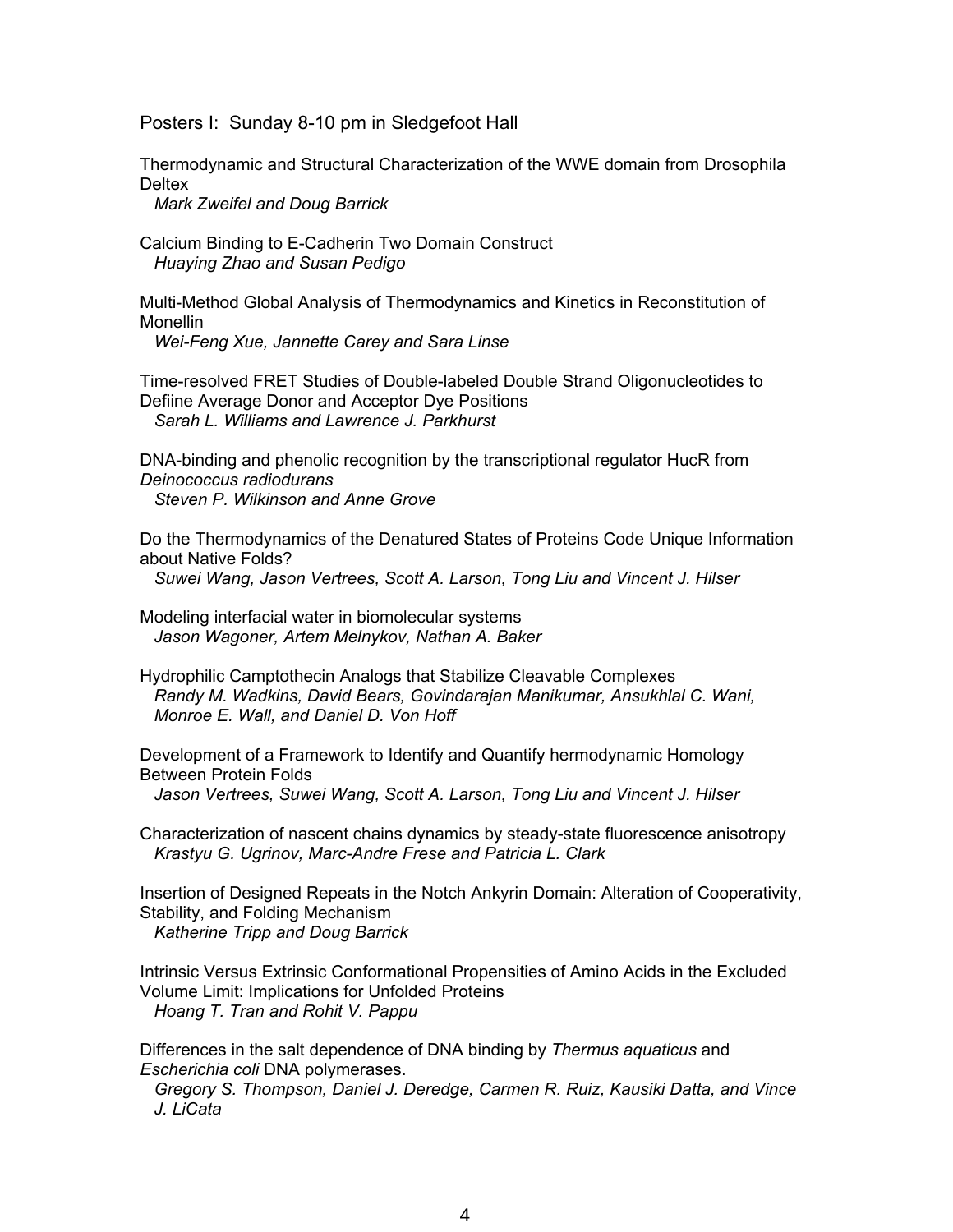Transmembrane helix interactions in Adenosine A2a Receptor *Damien Thévenin, Matthew Roberts, Tzvetana Lazarova, and Clifford R. Robinson*

Neuronal Voltage-Dependent Sodium Channel Lowers Calcium Affinity of the C-domain of Calmodulin *Nathaniel T. Theoharis and Madeline A. Shea*

Activation Domain of Human Procarboxypeptidase A2: Cloning, Expression, Purification, and Characterization of the Wild Type and Variants Engineered to have Enhanced Stability *Samantha Strickler, Tracey Reihle and George Makhatadze*

Additivity tests for a model of the stability distribution in the Notch ankyrin domain.

*Timothy O. Street, Christina M. Bradley, Doug Barrick*

Mutational Change in the Cooperativity of Protein Unfolding Caused by Changes in Native State Interactions

*Wesley E. Stites and Junmei Chen*

Self-association energetics of the OMPLA transmembrane β-barrel *Ann Marie Stanley and Karen G. Fleming*

A Global Fitting Program for the Analysis of General Hetero- and Self- Associating Systems by Sedimentation Equilibrium *Walter F. Stafford and Peter J. Sherwood*

On Interaction of Divalent Cations with an RNA Pseudoknot *Ana Maria Soto and David E. Draper*

Effects of Physiologically Significant Domain-Specific Mutations and Species-Specific Sequence Variations on the Thermostability of Calmodulin *Brenda R. Sorensen, Laurel A. Faga and Madeline A. Shea*

The Thermodynamics of DNA Binding and Distortion by the Hyperthermophile Protein SAC7D *John W. Shriver, William B. Peters and Stephen P. Edmondson*

Thermodynamics of Intramolecular DNA Triplexes: Contributions from TAT/TAT Base Triplet Stacks and Single TAT -> TTA Substitutions *Ronald Shikiya and Luis A. Marky*

The Free-Energy Landscape and Folding of Model Proteins *A.K. Setty and J. Liang*

Quantitating cooperativity in L3-L6-rRNA complex in *B. stearothermophilus Uttara SenGupta and David E. Draper*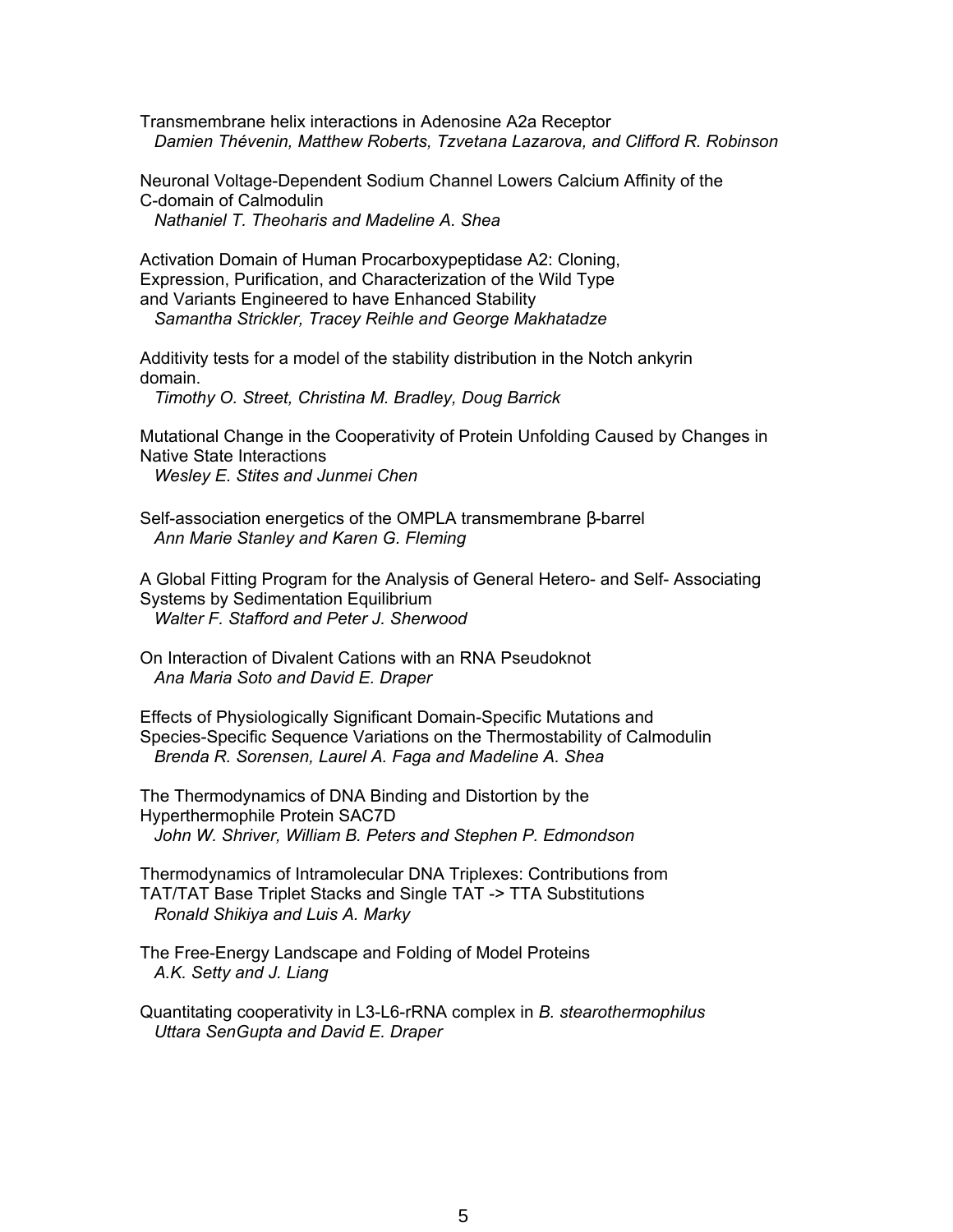Calcium-dependent Stability of E-Cadherin Domain 1 and 2 *Alka Prasad, Matt Rutherford and Susan Pedigo*

Human and Yeast TATA-Binding Proteins (TBP) have Markedly Different DNA Binding Kinetics Despite Nearly Identical DNA Binding Domains *Lawrence J. Parkhurst, Kristina Masters, Kay M. Parkhurst, and Margaret Daugherty*

Characterization of the Spectral Changes Associated with Calcium Binding to the C-domain of Calmodulin and Several of Its Mutants *Shakirat O. Oyetunji, Charles Odonkor, Huaying Zhao and Susan Pedigo*

Unfolding of G-Quadruplexes: Thermodynamic Contributions for the Stacking of Two G-**Quartets** 

*Chris Olsen and Luis A. Marky*

Preliminary Characterization of Self-Association and Activity of *E. coli* MutL. *Anita Niedziela-Majka and Timothy M. Lohman*

Insight Into Residues Important for Domain-Specific Interactions of Calmodulin with Melittin, a Model Basic Amphipathic Alpha Helix *Rhonda A. Newman and Madeline A. Shea*

Slow Assembly of Cro Dimers: Implications for the lambda Switch *Michael C. Mossing, John Satumba, Gene L. Bidwell, Haifeng Jia, Yong Xiang, Melva James, and Ibrahim Al-Duraibi*

Folding of Apaf-1 CARD *Sara L. Milam, Jennifer Rochette, Brett Feeney, Nate Nicely, Carla Mattos, and A. Clay Clark*

The Effect of Changing the Detergent Concentration on the Free Energy of Transmembrane Helix-Helix Association: Wyman Linkage or Dilution? *Naveen Michaud-Agrawal, Thomas B. Woolf, and Karen G. Fleming*

Structure-thermodynamics correlation of the p53 peptide - HDM2 interaction *Daumantas Matulis, Dianne Maguire, Carsten Schubert, Ingrid Deckman, Bruce Grassberger, Barry Springer, and Matthew J. Todd*

Assembly State and Catalytic Activity of a Viral DNA Packaging Machine *N. Karl Maluf, Yang, Q., Bogner, E., and Catalano, C.E.*

Behavior of Nascent Chain Folding of HP Model Proteins under Point Mutations *Hsiao-Mei Lu and Jie Liang*

The Crystal Structure of a Partial Mouse Notch-1 Ankyrin Domain: Repeats 4 Through 7 Preserve an Ankyrin Fold

*Olga Y. Lubman, Raphael Kopan, Gabriel Waksman and Sergey V.Korolev*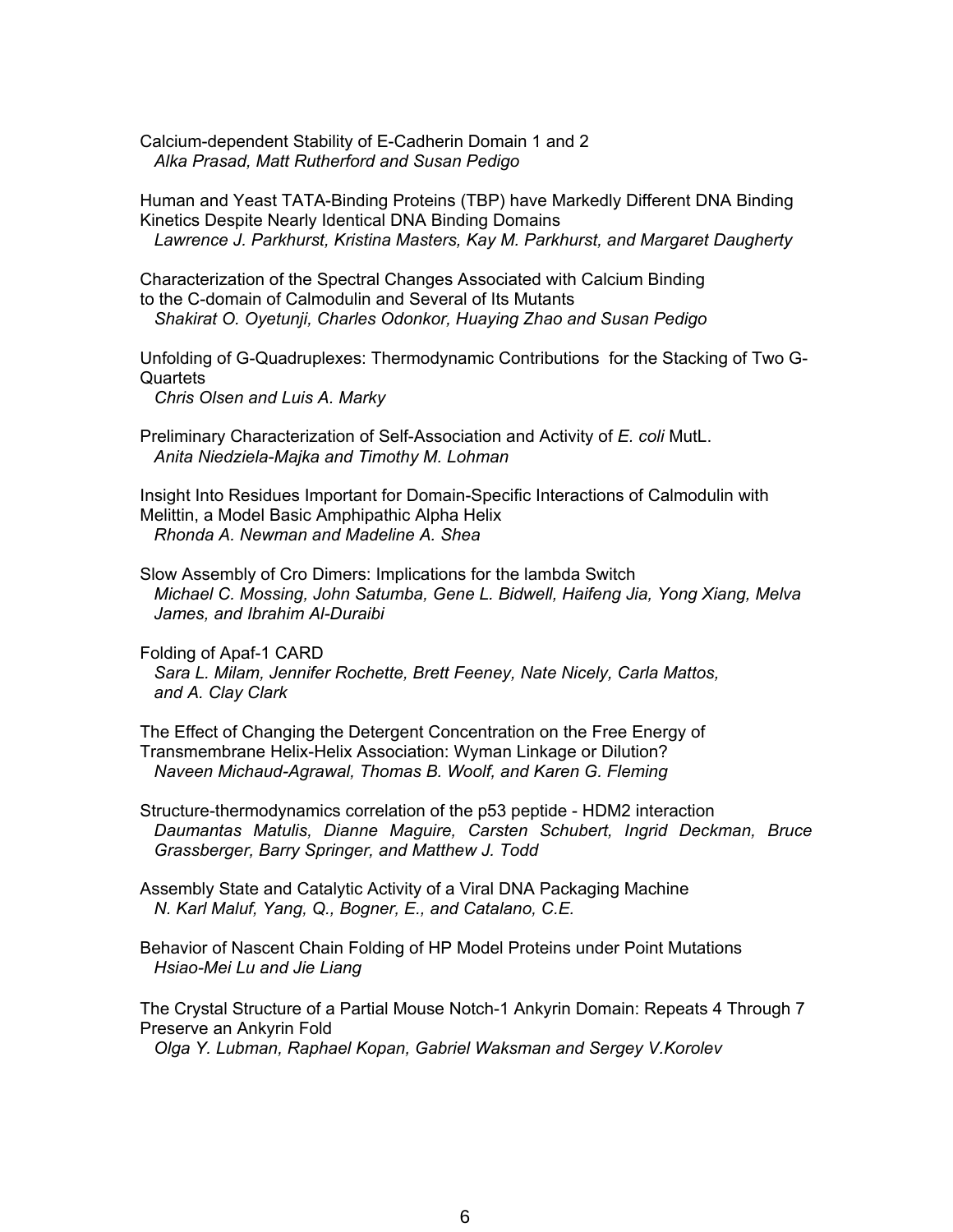Reconciling the "Dynamic" and the "Mechanical" Views of Energy Propagation in Allosteric Proteins. *Tong Liu, Steven T. Whitten, and Vincent J. Hilser*

Thermodynamic Characterization of the High Temperature Stability of *Thermus aquaticus* DNA polymerase I. *Chin-Chi Liu, Allison M. Joubert, and Vince J. LiCata*

What Defines the Specificity of Cyclic Nucleotide in E. coli cyclic AMP Receptor Protein? *Jianquan Li, Shaoning Yu, Rodrigo Maillard and J. Ching Lee*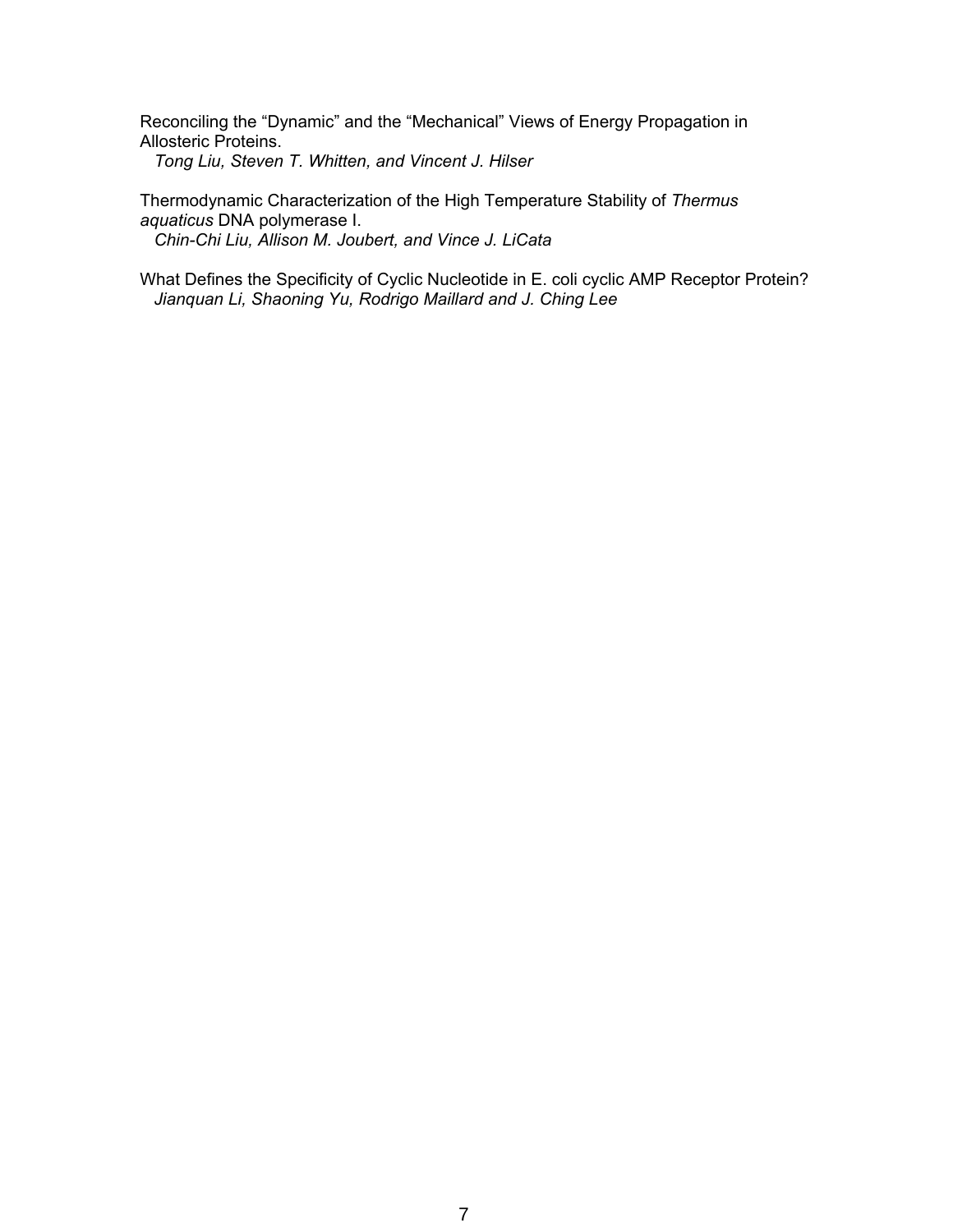Posters II: Monday 8-10 pm in Sledgefoot Hall

The Native State Ensemble, Energy Landscapes, and Cold Denaturation *Andrew J. Kurtz, Steven T. Whitten, A. Joshua Wand, and Vincent J. Hilser*

Equilibrium Binding of yeast (*Sacchromyces cerevisiae*) Replication Protein A to single-stranded DNA *S.Kumaran and Timothy M. Lohman*

Thermodynamics and salt-dependence of unfolding of YopM, a very large leucine-richrepeat protein

*Ellen Kloss and Doug Barrick*

Comparison of the structures in solution of *Saccharomyces Cerevisiae* TBP and TBPc free and complexed to DNA *Sergei Khrapunov, Huiyong Cheng, Michael Brenowitz*

Hemiprotonated  $CC^+$  Duplex  $\leftrightarrow$  I-Motif Equilibrium in the Unfolding of d[C $_3$ TA $_2{}]_4$  and d[C $_3$ TA $_2{}]_3$ C $_3$ T Below Physiological pH. *Mahima Kaushik, Nathan Suehl and Luis A. Marky*

Influence of HIV-1 Nucleocapsid Protein on Stability of DNA Quadruplexes and **Duplexes** *Besik I. Kankia and Karin Musier-Forsyth*

Structural Thermodynamics of the Hyperthermophile Antiparallel Coiled-coil Protein Sso10a with a Buried Salt Bridge

*Mebrahtu A. Kahsai, Andrew T. Clark, Stephen P. Edmondson, John W. Shriver*

Folding Rates and Energy Landscapes of HP Lattice Model Proteins *Sëma Kachalo and Jie Liang*

Folding Energetics of Human Serum Albumin *William T. Jones, III and G. Reid Bishop*

Resonance Energy Transfer Studies of Equilibrium Dimerization in the Lambda Cro Repressor

*Haifeng Jia and Michael Mossing*

Ordered Structure of Monomeric Polyglutamine *Veronique Hermann, Brian Chellgren, Trevor Creamer*

Divalent Ion-binding Properties of the Avian β-Parvalbumins *Michael T. Henzl*

Characterization of the Human Pancreatic Polypeptide (HPPT) and Effect of Substitutions on the Ccap Position (THR32) on the Protein Stability *Anzor Gvritishvili, Marimar Lopez and George I. Makhatadze*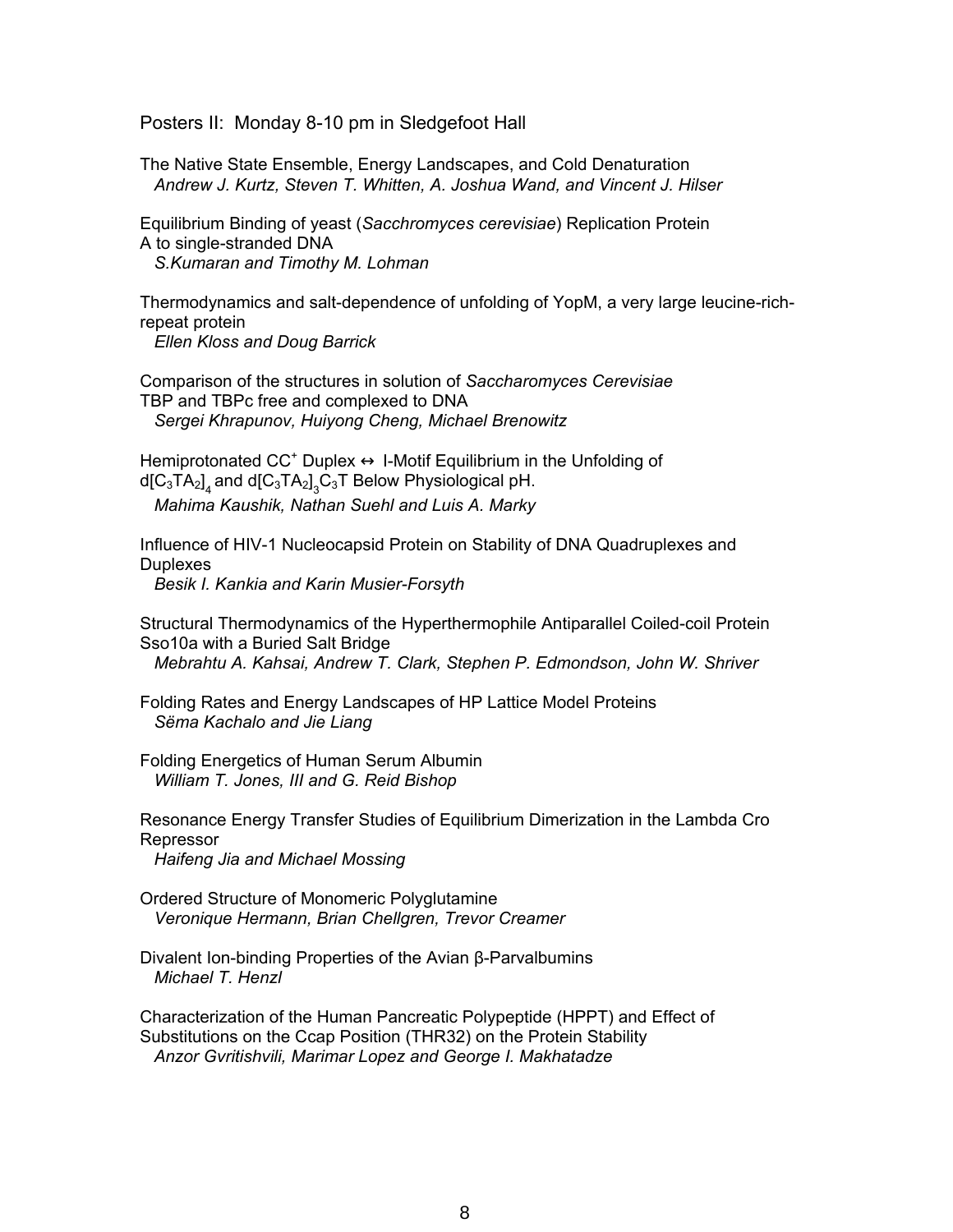$Mg^{2+}$ -RNA Interactions:  $Mg^{2+}$  Stabilization of a 58-Nucleotide RNA Structure. *Dan Grilley and David E. Draper*

Mechanism of Thermostabilization of a Designed Cold Shock Protein with Optimized Surface Electrostatic Interactions

*Alexey V. Gribenko, Vakhtang Loladze, Marimar Lopez, Jessica L. Wolgemuth, Samantha S. Strickler , and George I. Makhatadze*

Unfolding Thermodynamics of DNA Triplexes: A Comparative Investigation of Purine *versus* Pyrimidine Triplex Motifs *Rajkumar Ganugula, Ana Maria Soto, Ronald Shikiya and Luis A. Marky*

DNA Binding Mechanism of *O*6-Alkylguanine-DNA Alkyltransferase (AGT): Effects of Protein- and DNA-Alkylation on DNA Binding *Michael G. Fried, Sambit R. Kar and Anthony E. Pegg*

Stochastic Association of the GxxxG-Containing Transmembrane Helix of the CCK-4 **Oncogene** 

*Karen G. Fleming and Felix J. Kobus*

The Protein Denatured State: How Organized Is It? *Nicholas C. Fitzkee and George D. Rose*

Effects of Translation on Protein Folding *In Vivo Michael S. Evans, Mary C. Finn and Patricia L. Clark*

Solvation, Stability and Solubility of Halophilic Proteins *Christine Ebel, Lionel Costenaro, Adriana Irimia, Dominique Madern, Frederic Vellieux, Giuseppe Zaccai*

Turnip Crinkle Virus Coat Protein Expression and Purification *Kathleen Dori, Anne Colgrove and Dorothy Beckett*

Kinase-Interacting FHA Domain from a Transmembrane Phosphatase of Plants: Interactions with Phosphokinase and pThr Peptides, Dynamics, and Folding *Zhaofeng Ding, Xiangyang Liang, Gui-in Lee, and Steven R. Van Doren*

Activation of the ATPase Activity of Adenoassociated Virus Rep68 Protein by DNA *John David Dignam, Susan S. Dignam, John J. Correia, James P. Trempe*

Time-Resolved Acceptor-Detected FRET for Precise Distance Measurements Beyond 100Å.

*Roberto Fabio Delgadillo and Lawrence J. Parkhurst*

Some Structural Features of Zymogen and Enzyme Forms of Plasminogen *Vesna S. de Serrano, Joey Buettner, Stefan Franzen, and Clay Clark*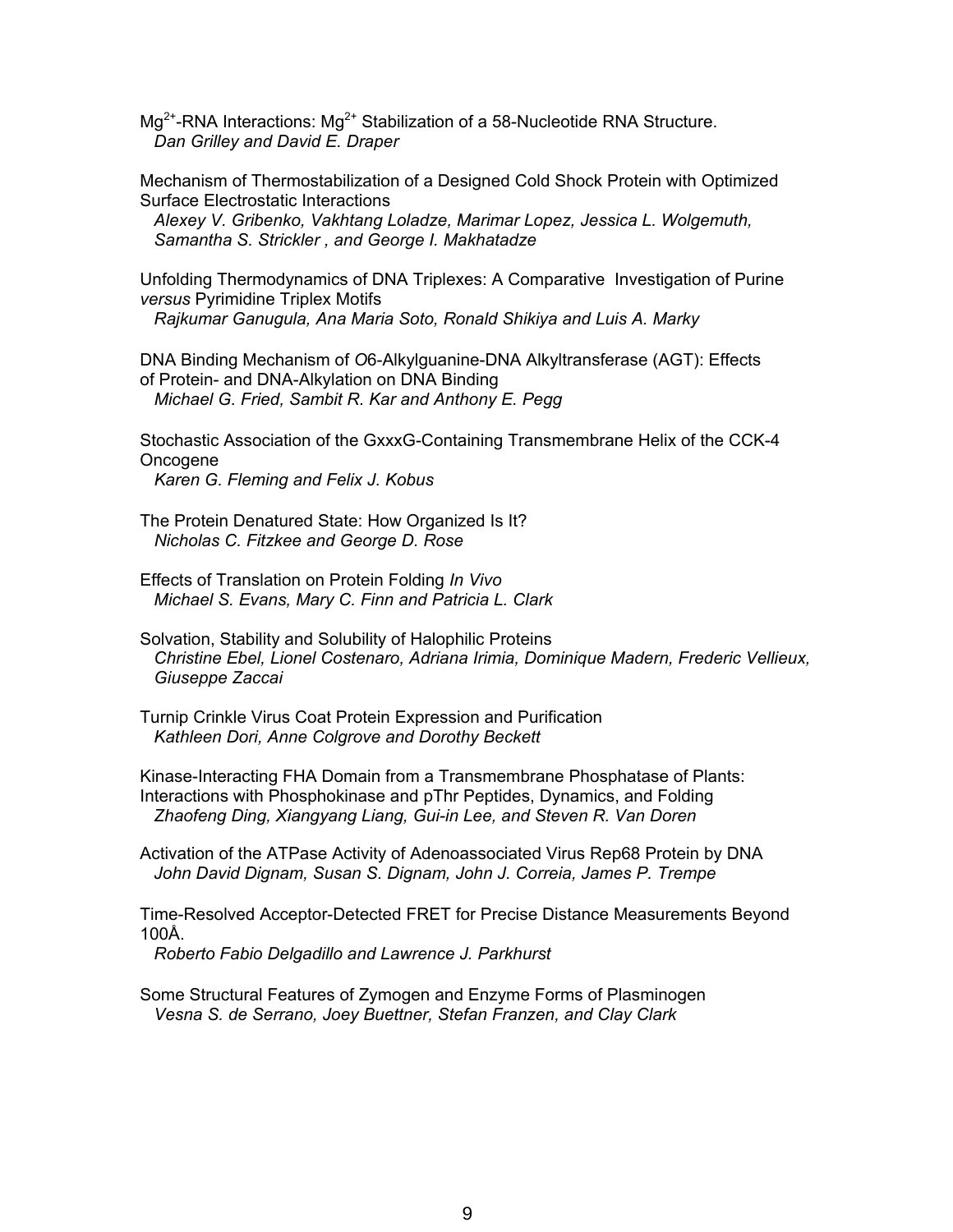Recognition of the Same Peptide/MHC Ligand by Two Different T Cell Receptors: Multiple Solutions to the Protein-Protein Docking Problem *Rebecca L. Davis-Harrison and Brian M. Baker*

A TIRFS Investigation of a High Affinity Ternary Complex of Platelet Osteonectin with lys-Plasminogen and Collagen V *Margaret A. Daugherty, Daniel Schuler, Dylan Burns and Thomas Orfeo*

Mechanism of PKR Activation: Dimerization and Kinase Activation in the Absence of Double-Stranded RNA *James L. Cole, Peter A. Lemaire and Jeffrey Lary*

Testing "functional selection" in TCR recognition of ligand *John R. Clemens, Rebecca L. Davis-Harrison, Susan J. Gagnon, William E. Biddison, and Brian M. Baker*

Enzymatic Degradation of Sup35NM, a Prion-like Protein from Yeast *Ching-Ying Chen, Clay Clark and Jason C.H. Shih*

Location of Internal Water Molecules in Proteins: Comparison of Structure-based Calculations with Crystallographic Observations in Staphylococcal Nuclease *Carlos A. Castañeda and Bertrand García-Moreno E*.

Substrate Ground State Binding Energy Concentration is Realized as Transition State Stabilization in Physiological Enzyme Catalysis *Mark Britt*

Crystal Structure of HLA-A2 in Complex with Melanoma Related gp100<sub>209</sub> and gp100<sub>209</sub>  $_{\text{T2M}}$  Peptides at 1.8 Å Resolution

*Oleg Ya. Borbulevych, Tiffany Baxter, and Brian M. Baker*

Thermodynamic Contributions for the Unfolding of DNA Complexes Containing Joined Triplex and Hairpin Loop Motifs *Sarah Betzold and Luis A. Marky*

Relating Surfactant Properties to Activity and Solubilization of Integral Membrane **Proteins** 

*Bryan W. Berger, Abraham M. Lenhoff, Eric W. Kaler and Clifford R. Robinson*

Kinetic Analysis of a Transcriptional Switch *Dorothy Beckett and Emily D. Streaker*

Strategic Mutations In The Class I MHC HLA-A2 Independently Affect Both Peptide Binding and T Cell Receptor Recognition

*Tiffany K. Baxter, Susan J. Gagnon, Rebecca L. Davis, John C. Beck, Anne-Kathrin Binz, Richard V. Turner, William E. Biddison, and Brian M. Baker*

Domain-Domain Interactions in the *Saccharomyces cerevisiae* HMGB Protein HMO1 *Kevin T. Bauerle, Edwin Kamau, and Anne Grove*